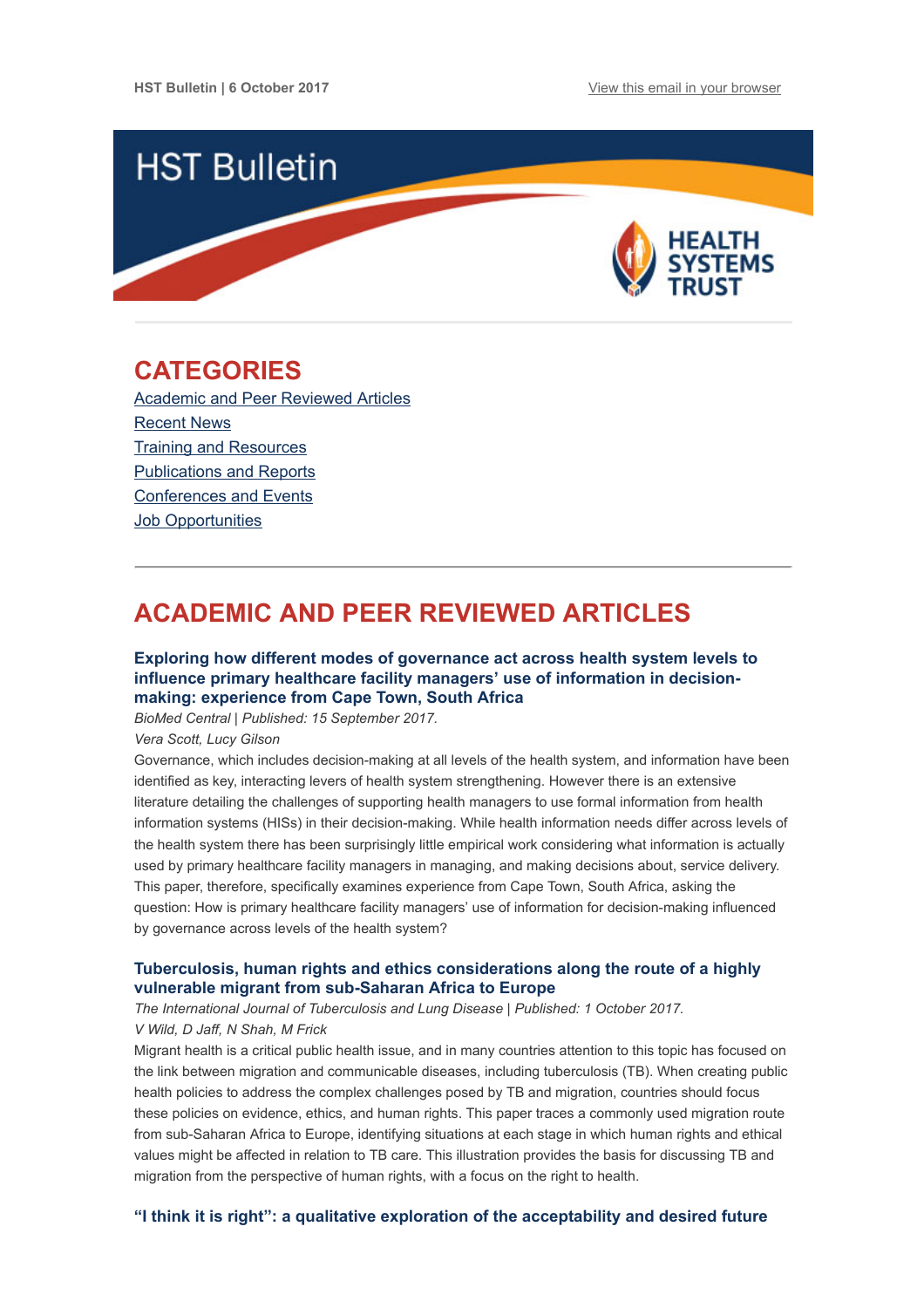## [use of oral swab and finger-prick HIV self-tests by lay users in KwaZulu-Natal, South](https://bmcresnotes.biomedcentral.com/articles/10.1186/s13104-017-2810-7) Africa

#### BioMed Central | Published: 18 September 2017.

Lucia Knight, Tawanda Makusha, Jeanette Lim, Roger Peck, Miriam Taegtmeyer and Heidi van Rooyen The uptake of HIV testing has increased in sub-Saharan Africa over the past three decades. However, the proportion of people aware of their HIV status remains lower than required to change the pandemic. HIV self-testing (HIVST) may meet this gap. Assessment of readiness for and the acceptability of HIVST by lay users in South Africa is limited. This paper presents results from a formative study designed to assess the perceived usability and acceptability of HIVST among lay users using several self-test prototypes.

## [High mortality rates in men initiated on anti-retroviral treatment in KwaZulu-Natal,](http://journals.plos.org/plosone/article?id=10.1371/journal.pone.0184124) South Africa

#### PlosOne | Published: 13 September 2017.

Kogieleum Naidoo, Razia Hassan-Moosa, Nonhlanhla Yende-Zuma, Dhineshree Govender, Nesri Padayatchi, Halima Dawood, Rochelle Nicola Adams, Aveshen Govender, et al

In attaining UNAIDS targets of 90-90-90 to achieve epidemic control, understanding who the current utilizers of HIV treatment services are will inform efforts aimed at reaching those not being reached. A retrospective chart review of CAPRISA AIDS Treatment Program (CAT) patients between 2004 and 2013 was undertaken. Men presented later in the course of their HIV disease for ART initiation with more advanced disease and experienced a higher mortality rate compared to women.

## [An implementation science protocol of the Women's Health CoOp in healthcare](https://bmcwomenshealth.biomedcentral.com/articles/10.1186/s12905-017-0433-8) settings in Cape Town, South Africa: A stepped-wedge design

#### BioMed Central | Published: 18 September 2017.

Wendee M Wechsberg, Jacqueline W Ndirangu, Ilene S Speizer, William A Zule, Winnifred Gumula, Courtney Peasant, Felicia A Browne, Laura Dunlap

In response to the HIV epidemic, the Joint United Nations Programme on HIV/AIDS has put forth the 90– 90-90 global goals to achieve an AIDS-free generation by 2020. Ensuring access to ART is an important first step in reducing HIV incidence, especially among vulnerable populations such as women who use substances and bear the burden of HIV in South Africa. Additionally, alcohol and other drug (AOD) use and exposure to gender-based violence are associated with increased risk of HIV infection and reduced adherence to ART. However, no research has estimated ART adherence rates for women who use substances in South Africa since the government approved the provision of ART to all people living with HIV.

## [Improving HIV test uptake and case finding with assisted partner notification](http://journals.lww.com/aidsonline/Fulltext/2017/08240/Improving_HIV_test_uptake_and_case_finding_with.12.aspx) services

#### AIDS | Published: 24 August 2017.

Shona Dalal, Cheryl Johnson, Virginia Fonner, Caitlin Kennedy, Nandi Siegfried, Carmen Figueroa, Rachela Baggaley

Despite the enormous expansion of HIV testing services (HTS), an estimated 40% of people with HIV infection remain undiagnosed. To enhance the efficiency of HTS, new approaches are needed. The WHO conducted a systematic review on the effectiveness of assisted partner notification in improving HIV test uptake and diagnosis, and the occurrence of adverse events, to inform the development of normative guidelines.

## [Young women's perceptions of transactional sex and sexual agency: a qualitative](https://bmcpublichealth.biomedcentral.com/articles/10.1186/s12889-017-4636-6) study in the context of rural South Africa

BioMed Central | Published: 22 August 2017.

Meghna Ranganathan, Catherine MacPhail, Audrey Pettifor, Kathleen Kahn, Nomhle Khoza, Rhian Twine, Charlotte Watts, Lori Heise

Evidence shows that HIV prevalence among young women in sub-Saharan Africa increases almost fivefold between ages 15 and 24, with almost a quarter of young women infected by their early-to mid-20s. Transactional sex or material exchange for sex is a relationship dynamic that has been shown to have an association with HIV infection.

## [Leadership and governance of community health worker programmes at scale: a](https://equityhealthj.biomedcentral.com/articles/10.1186/s12939-017-0565-3) cross case analysis of provincial implementation in South Africa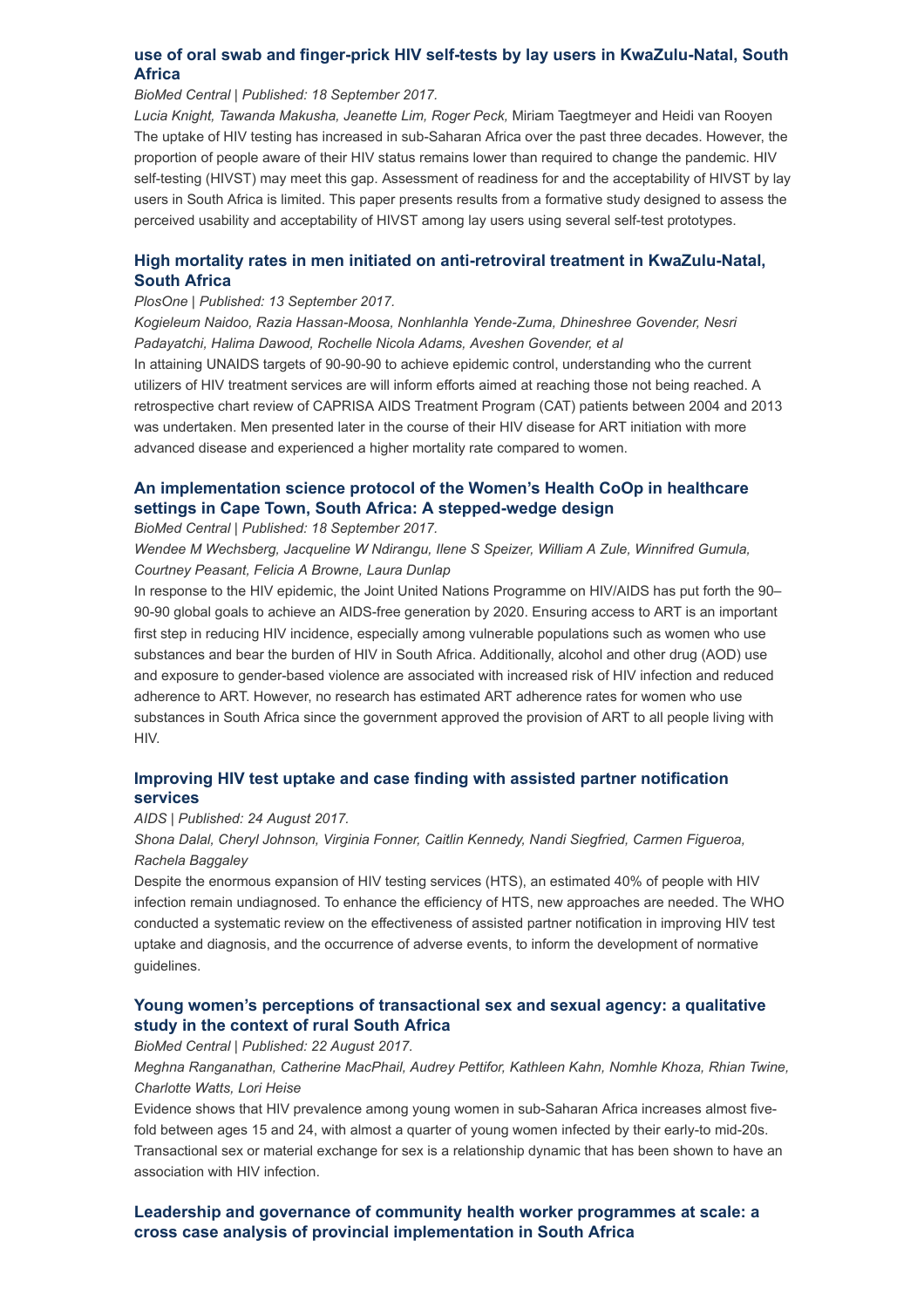#### BioMed Central | Published: 15 September 2017.

#### Helen Schneider, Nonhlanhla Nxumalo

National community health worker (CHW) programmes are returning to favour as an integral part of primary health care systems, often on the back of pre-existing community based initiatives. There are significant challenges to the integration and support of such programmes, and they require coordination and stewardship at all levels of the health system. This paper explores the leadership and governance tasks of large-scale CHW programmes at sub-national level, through the case of national reforms to South Africa's community based sector, referred to as the Ward Based Outreach Team (WBOT) strategy.

### [Pandemics, public health emergencies and antimicrobial resistance - putting the](https://archpublichealth.biomedcentral.com/articles/10.1186/s13690-017-0223-7) threat in an epidemiologic and risk analysis context

Archives of Public Health | Published: 14 September 2017.

#### C Raina MacIntyre, Chau Minh Bui

Public health messaging about antimicrobial resistance (AMR) sometimes conveys the problem as an epidemic. We outline why AMR is a serious endemic problem manifested in hospital and communityacquired infections. AMR is not an epidemic condition, but may complicate epidemics, which are characterised by sudden societal impact due to rapid rise in cases over a short timescale.

[\(Return to Top\)](#page-0-1)

## <span id="page-2-0"></span>RECENT NEWS

### [Why the path to longer and healthier lives for all Africans is within reach](https://theconversation.com/why-the-path-to-longer-and-healthier-lives-for-all-africans-is-within-reach-83654)

The Conversation | 13 September 2017.

There is huge diversity within and across the 49 countries in sub-Saharan Africa. The challenges these countries face in achieving health outcomes that are at par with low and middle income countries in other regions of the world are numerous and diverse. But they are not insuperable.

## [A 10% cut in funding could mean 5.6-million people dead from AIDS by 2030](https://www.businesslive.co.za/bd/national/health/2017-09-13-a-10-cut-in-funding-could-mean-56-million-people-dead-from-aids-by-2030/)

#### BD Live | 13 September 2017.

Potential cuts to foreign aid threaten the world's chances of ending poverty and eradicating diseases by 2030, with particularly dire consequences for Africa's HIV/AIDS efforts, Microsoft founder Bill Gates has warned ahead of the upcoming UN General Assembly in New York.

#### [HIV drug to be more affordable in SA](https://www.timeslive.co.za/news/south-africa/2017-09-22-hiv-drug-to-be-more-affordable-in-sa/)

Times Live | 22 September 2017.

A state-of-the art HIV pill containing Dolutegravir, already widely used in rich countries, is set to become more quickly available at an affordable price in SA, thanks to an agreement announced by UNAIDS in New York on [21 September].

#### [Stigma keeps women from seeking counselling before abortion](https://www.health-e.org.za/2017/09/21/stigma-keeps-women-seeking-counselling-abortion/)

Health-E News | 21 September 2017. When Maria terminated her pregnancy in 2007 she had no idea how it would continue to haunt her.

## [Would you or wouldn't you? South Africans dish about the DIY HIV test](http://bhekisisa.org/article/2017-09-13-00-the-diy-hiv-self-test-would-you-or-wouldnt-you)

Bhekisisa | 13 September 2017.

South Africa is one of about three dozen countries that supports HIV self-testing, but will it catch on? Here's what people who live here had to say.

[\(Return to Top\)](#page-0-1)

## <span id="page-2-1"></span>TRAINING AND RESOURCES

## [HIV Testing Services Guidance Database](https://aidsfree.usaid.gov/resources/guidance-data/hts)

AIDSFree

Globally, 50 percent of people living with HIV are unaware that they are HIV-positive. The first step in UNAIDS' 90-90-90 Strategy to end the HIV epidemic is for 90 percent of PLHIV to know their status. In light of WHO's 2015 HIV testing guidance, the AIDSFree HTS Guidance Database provides national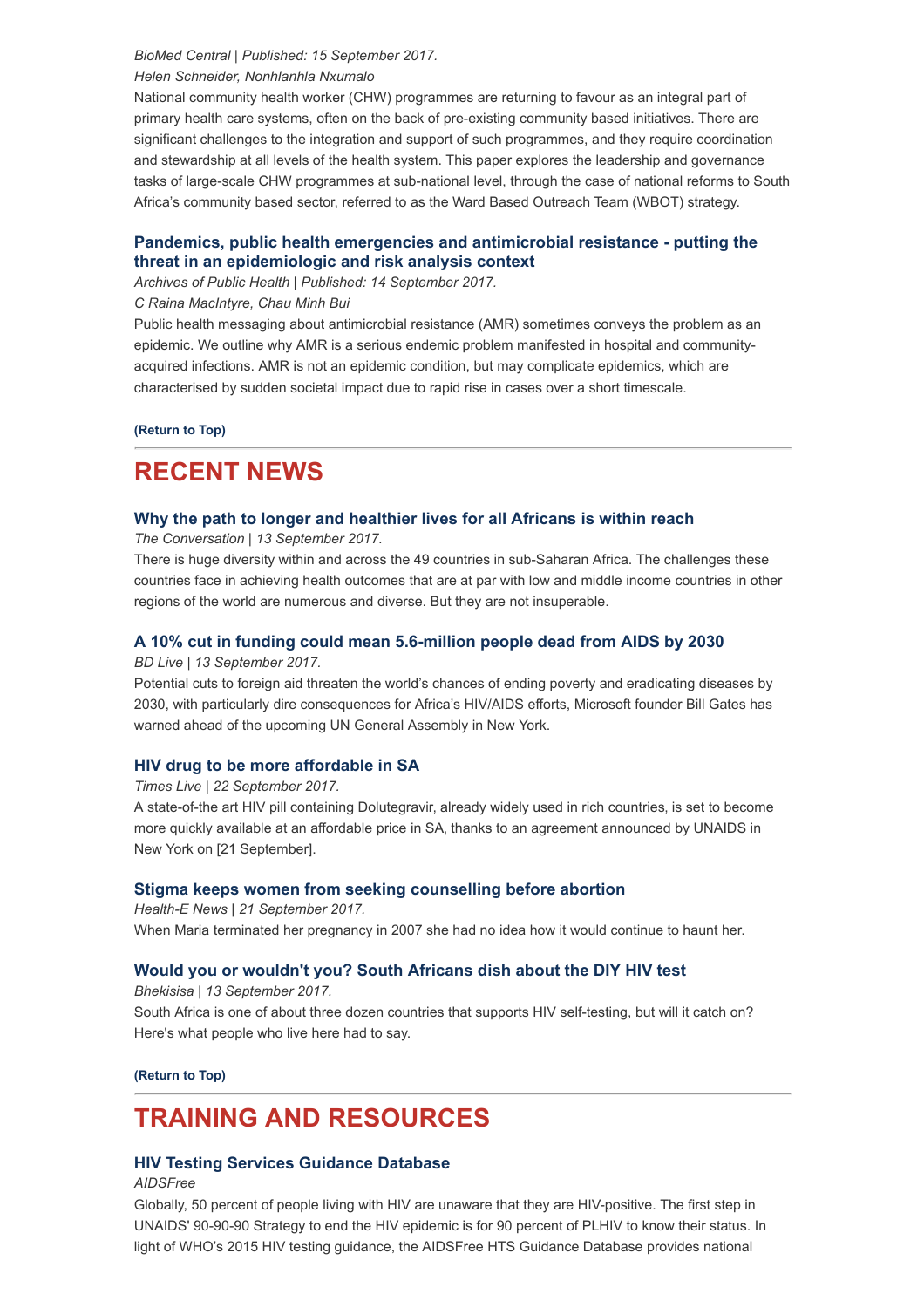guidelines and policies on HIV testing services from many priority countries around the world on consent and confidentiality, testing algorithms and strategies, use of mandatory testing, self-testing, and quality assurance and quality improvement.

The HTS Guidance Database is organized by country and category. Once you click through to the specific country page of interest, you can view the guidance on any device, download or e-mail a summary of the guidance, or view the original country guidance documents.

#### [\(Return to Top\)](#page-0-1)

# <span id="page-3-0"></span>PUBLICATIONS AND REPORTS

## [Voluntary Medical Male Circumcision for HIV Prevention in 14 Priority Countries in](http://www.hst.org.za/publications/NonHST%20Publications/WHO-HIV-VMMC%20Southern%20Africa.pdf) Eastern and Southern Africa

World Health Organisation | 2017.

A Progress Brief outlining key highlights of the VMMC (Voluntary Medical Male Circumcision) intervention in Eastern and Southern Africa.

#### [Noncommunicable Diseases Progress Monitor 2017](http://www.hst.org.za/publications/NonHST%20Publications/Noncommunicable%20Diseases%20Progress%20Monitor%202017.pdf)

World Health Organisation | 18 September 2017.

Governments must step up efforts to control noncommunicable diseases (NCDs) to meet globally agreed targets, including preventing the premature deaths of millions of people from these conditions, according to a new WHO report released on [18 September 2017].

#### [Treat All: Policy Adoption and Implementation Status in Countries](http://www.hst.org.za/publications/NonHST%20Publications/Treat%20All-%20policy%20adoption%20and%20implementation%20status%20in%20countries.pdf)

World Health Organisation | July 2017.

With the 2016 Consolidated guidelines on the use of antiretroviral drugs for treating and preventing HIV infection, WHO updated and launched new policy recommendations on the clinical and service delivery aspects of HIV treatment and care, and raised the bar to treat all PLHIV (Treat All). WHO has worked with countries to ensure uptake and implementation of these recommendations in support of the to the 90-90- 90 target.

[\(Return to Top\)](#page-0-1)

## <span id="page-3-1"></span>CONFERENCES AND EVENTS

#### [2017 International Population Conference](http://ipc2017capetown.iussp.org/)

29 October - 4 November 2017 Cape Town, South Africa

### [The Global Health & Innovation Conference](http://globalhealth.org/event/global-health-innovation-conference-2018/)

14-15 April 2018 Yale University, New Haven, Connecticut, USA

#### [The 32nd International Congress on Occupational Health](http://icoh2018.org/wp/)

29 April – 4 May 2018 The Convention Centre Dublin, Ireland

#### [Health Systems Trust Conference 2017](http://www.hst.org.za/hstconference/hstconference2018/Pages/default.aspx)

9-11 May 2018 Birchwood Conference Centre, Johannesburg, South Africa

#### [\(Return to Top\)](#page-0-1)

## <span id="page-3-2"></span>JOB OPPORTUNITIES

Please click on the job title for more information.

[Health Systems Trust: Driver - Health Systems Strengthening \(HSS\) Unit](http://www.hst.org.za/Pages/Health-Systems-Strengthening-(HSS)-Unit---Driver.aspx)